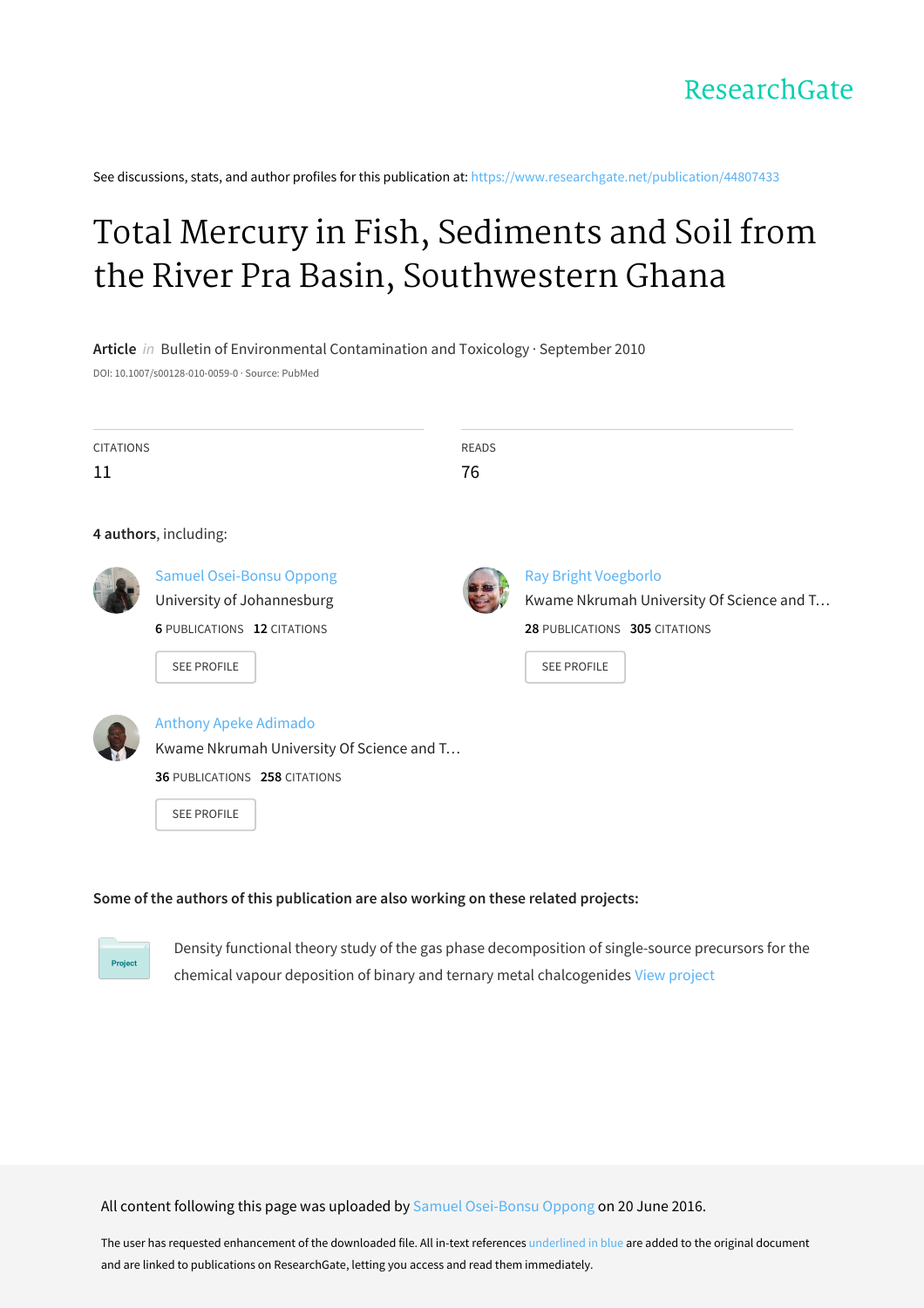## Total Mercury in Fish, Sediments and Soil from the River Pra Basin, Southwestern Ghana

S. O. B. Oppong • R. B. Voegborlo • S. E. Agorku • A. A. Adimado

Received: 4 February 2010 / Accepted: 14 June 2010 / Published online: 29 June 2010 - Springer Science+Business Media, LLC 2010

Abstract Total Mercury (Hg) concentrations were determined in soil, river sediments and six (6) species of fish from the River Pra Basin in southwestern Ghana by Cold Vapour Atomic Absorption Spectrometry. Mercury concentration ( $\mu$ g g<sup>-1</sup>) ranged from 0.042 to 0.145 for soil: from  $0.390$  to  $0.707$  for sediments and from  $\leq 0.001$  to 0.370 for fish. All the fish samples had Hg concentration below the World Health Organisation (WHO) permissible limit of 0.5  $\mu$ g g<sup>-1</sup> whereas all the sediment samples had levels higher than the US-EPA value of 0.2  $\mu$ g g<sup>-1</sup>. The results obtained from this study showed that fish from River Pra Basin are unlikely to constitute any significant mercury exposure to the public through consumption. No apparent trend of increasing mercury concentration along the main river as it flows downward toward the sea was observed.

Keywords Mercury · Fish · Soil · Sediment · River Pra basin - Ghana

Mercury is a highly toxic metal and its contamination of the environment has become a major issue of global concern. Mercury is a natural component of the earth crust, and it does not have any role in the human body. Mercury

S. E. Agorku - A. A. Adimado

Department of Chemistry, Kwame Nkrumah University of Science and Technology, Kumasi, Ghana e-mail: raybrightv@yahoo.com; rbvoegborlo.sci@knust.edu.gh

Present Address: S. O. B. Oppong Department of Maritime Engineering, Regional Maritime University, Accra, Ghana comes from a range of natural sources such as volcanoes, soils, mercury rich geological zones and forest fires, as well as from fresh water, lakes, rivers and the ocean (Renzoni et al. [1998\)](#page-6-0). Increased use of mercury in gold recovery in mining operations in many developing countries in recent years has raised world concern over the release of this toxic metal into the environment. Previous experiences of human mercury poisoning in Manamata Bay in Japan (Irukayama [1977](#page-5-0)) and in Iraq (Bakir et al. [1973](#page-5-0)) indicate the dangers associated with mercury contamination. Recent research activities on the environmental impact of mercury from gold mining have concentrated mainly on Latin America, particularly the Brazilian Amazon. As a result, several research papers and scientific reports have been published on mercury contamination and health effects in the Amazon (Pfeiffer and Larceda [1988;](#page-6-0) Larceda and Salomons [1991](#page-6-0); Nriagu et al. [1992;](#page-6-0) Akagi et al. [1995\)](#page-5-0) Some work, however, has been undertaken to study environmental mercury contamination in Ghana where an increasing large number of people are engaged in artisanal gold mining using mercury amalgamation technique. Studies on assessment of mercury levels in water, sediments, soil, food crops, fish and some human tissues have been carried out in different areas including River Ankobra and Pra basins. (Amonoo-Neizer et al. [1996](#page-5-0); Adimado and Baah [2002](#page-5-0); Golow and Adzei [2003;](#page-5-0) Bannerman et al. [2003](#page-5-0); Bonzongo et al. [2003](#page-5-0); Babut et al. [2003](#page-5-0); Golow and Mingle [2002;](#page-5-0) Donkor et al. [2006](#page-5-0)). But most of these studies did not attempt to link levels of mercury in the different compartments to the artisanal gold mining activities and therefore did not suggest that gold mining activities contribute mercury to the aquatic environment. Limited number of samples was also tested. Mercury released into river systems during gold ore-processing is likely to be transformed into the highly toxic

S. O. B. Oppong  $\cdot$  R. B. Voegborlo ( $\boxtimes$ )  $\cdot$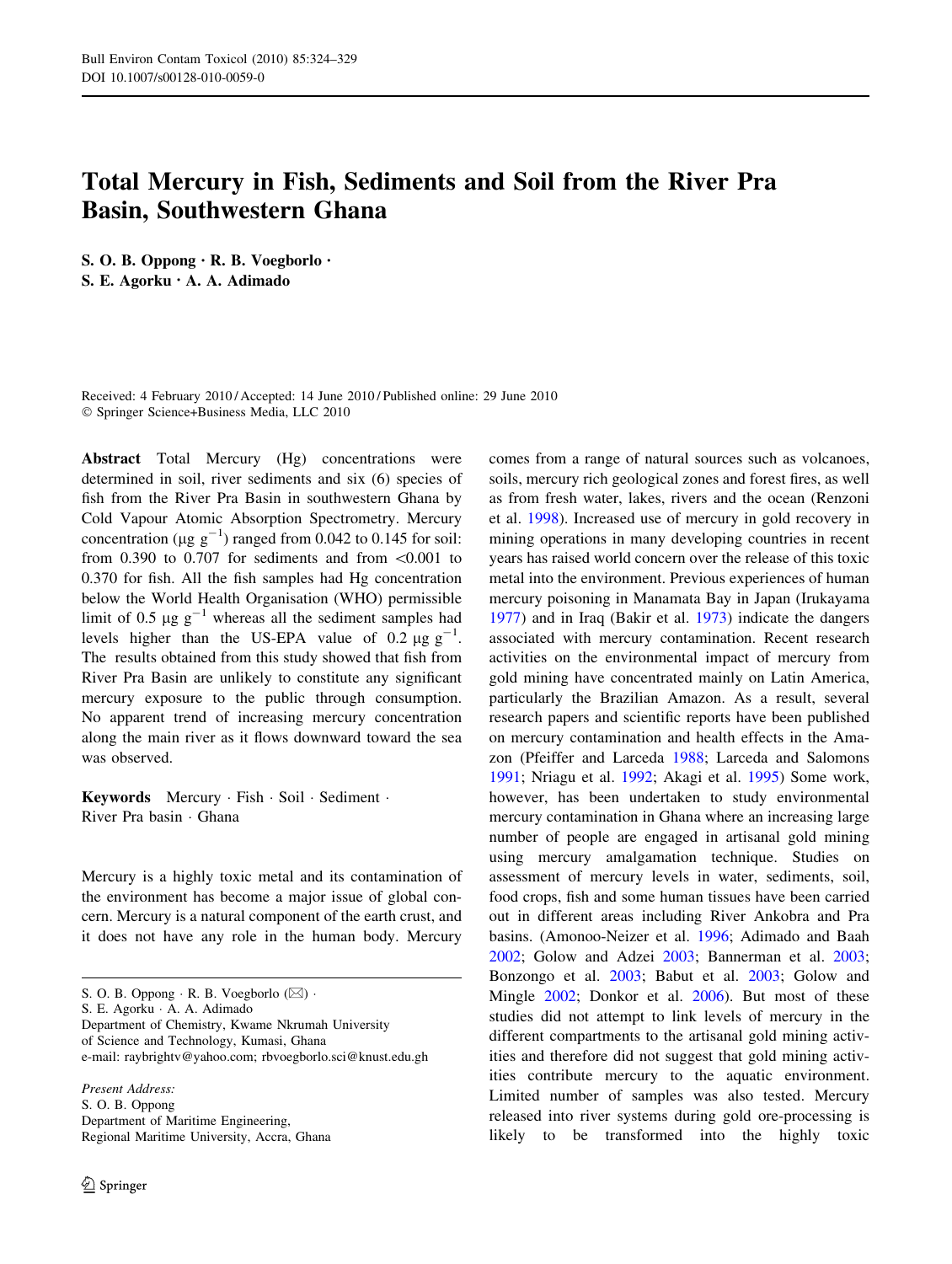methylmercury and becomes accumulated through biomagnification in aquatic food chains, particularly in fish. In spite of the considerable global concern about mercury contamination of fish and fishery products, information on mercury contamination of fish in freshwaters in Ghana is scanty. This research sought to determine the levels of mercury in different fish species, soil and surface sediments from the River Pra Basin in Southwestern Ghana and attempt to determine if any trend of increasing mercury concentrations along the river as it flows downstream could be established due to contributions from the tributaries where there is a concentration of small scale mining activities.

River Pra is one of the main rivers in which intense fishing activities are carried on. Topographical features demonstrate that river Pra has its source from the confluence of river Ofin and river Brim. Dunkwa, a small mining town, is located along river Ofin just before it enters river Pra. After this confluence, the river Pra then proceeds through Awisam, Twifo Praso, Twifo Mampong in the Central Region and down through Daboase and Beposo in the Western Region and finally joins the Gulf of Guinea at Shama also in the Western Region of Ghana (Fig. 1). Since artisanal gold mining activities using mercury are carried out close by the rivers it is likely that mercury could be carried along the river Pra. Aquatic species like fish may be affected by this contamination and eventually affecting

Fig. 1 Map of Southwestern Ghana showing the various sampling sites

living organisms that may also feed on these aquatic species.

### Materials and Methods

Fish samples were obtained from River Pra at Awisam, Twifo Praso, Twifo Mampong, Daboase and Beposo between August 2005 and January 2006 from fishermen. Soil and sediments were also collected within the same period. Surface sediments were collected by the grab method and soil samples were taken about 200 m away from the bank of the river in each town. The samples were placed in clean plastic bags. Fish and sediment samples were stored on ice in an ice chest. All the samples were immediately transported to the laboratory. Sediment samples were sieved through 2 mm mesh, air-dried and homogenized by grinding using mortar and pestle. Soil samples were air-dried and sieved through 2 mm sieve. The fish samples were stored in the freezer after they had been sorted out and identified at the Theoretical and Applied Biology Department of the Kwame Nkrumah University of Science and Technology. They were later removed and allowed to thaw. The weight and total length of each fish were measured. A portion of edible muscle tissues were removed from the dorsal portion and stored in a freezer until analysis.



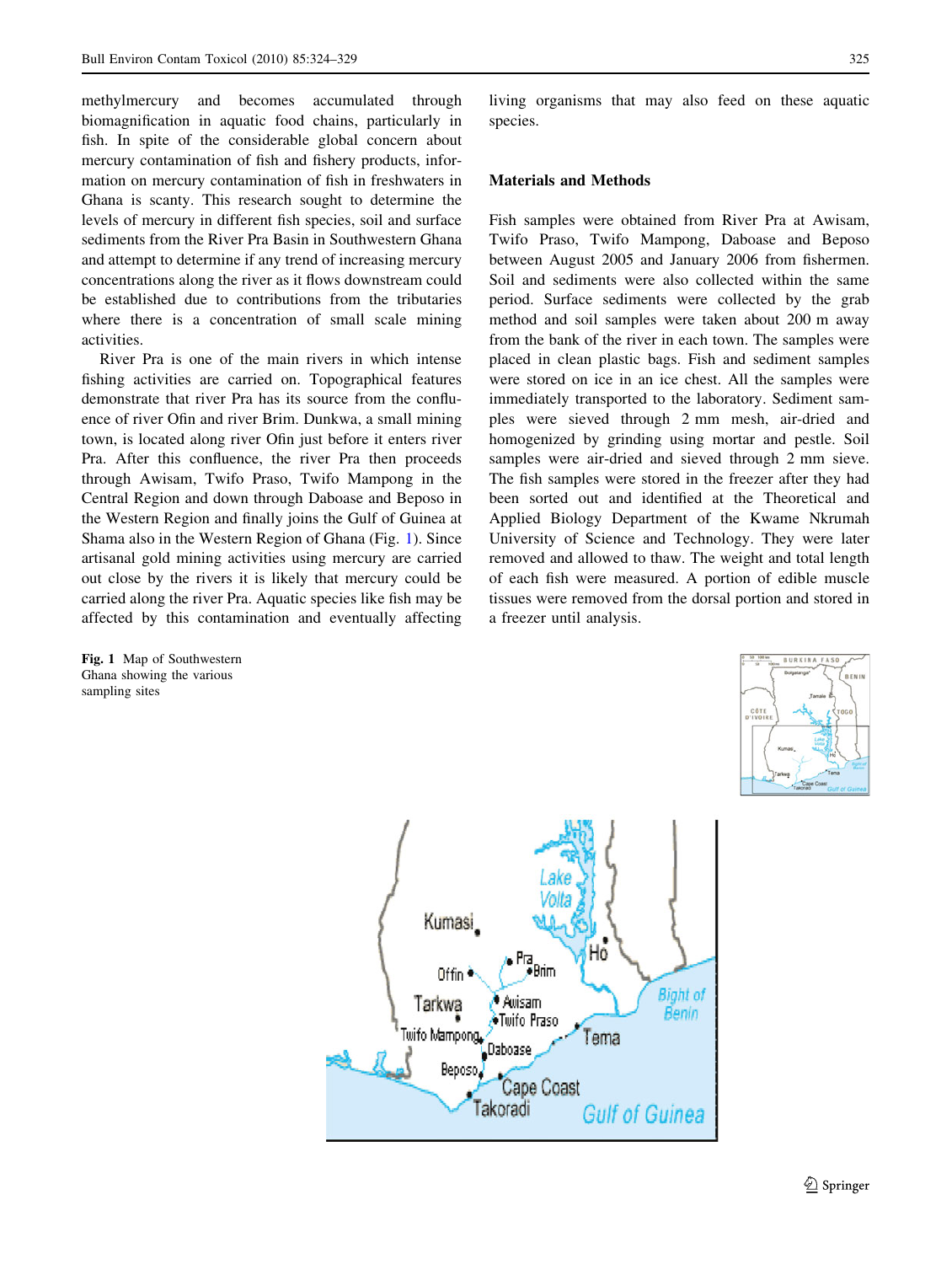All glassware were soaked overnight in a detergent solution; rinsed and soaked in  $10\%$  (v/v)  $HNO<sub>3</sub>$  solution overnight. They were rinsed with distilled water followed by  $0.5\%$  KMnO<sub>4</sub> solution and rinsed again finally with distilled water before use. All reagents used were of analytical reagent grade (BDH Chemicals Ltd, Poole, England) unless otherwise stated. Double distilled water was used for the preparation of all solutions. Fish, sediments and soil samples were digested for total mercury determination by an open flask procedure developed at the National Institute for Minamata Disease (NIMD) in Japan by Akagi and Nishimura [\(1991](#page-5-0)) and reported earlier ([Voegborlo et al.](https://www.researchgate.net/publication/8056688_Mercury_Concentrations_in_Fish_Species_from_the_Gulf_of_Guinea_Ghana?el=1_x_8&enrichId=rgreq-24a55058c4094e41b3c2b2fd0c4224e0-XXX&enrichSource=Y292ZXJQYWdlOzQ0ODA3NDMzO0FTOjM3NTAyNTM4ODUzOTkwNEAxNDY2NDI0NDI4NDcz) [2004](#page-6-0)). Total mercury concentrations were determined in all the digests by cold vapour atomic absorption spectrophotometry using an automatic Mercury Analyzer Model HG-5000 (Sanso Seisakusho Co., Ltd., Japan) developed at NIMD. The reducing reagent used in mercury analysis was  $0.5$  mL of  $10\%$  (w/v)  $SnCl_2·2H_2O$  in 1 M HCl. Quality assurance samples analyzed included procedural blanks, replicate samples and post-digestion spikes. The accuracy of the procedure was determined by analysis of certified reference material (Dogfish muscle, DORM-2) from the National Research Council (NCR) in Canada and Fish Homogenate Certified Reference Material IAEA-407 from International Atomic Energy Agency, Vienna. Recovery studies were performed by adding increasing amounts of mercury chloride standard solution to samples of two different fish species, which were taken through the digestion procedure. The resulting solutions were analyzed for mercury concentration.

### Results and Discussion

Total Hg concentrations were determined in soil, sediments and fish species from River Pra at Awisam, Twifo Praso, Twifo Mampong, Daboase and Beposo. A total of one hundred and sixty (160) fish samples covering six (6) different species, five (5) soil and five (5) sediment samples were analysed. Results of mercury (Hg) concentration, fresh weight of fish are presented in Table [1.](#page-4-0) Mean results for soil and sediments are given in Table [2](#page-4-0).

The validity of the method used in this study has been proved by the agreement between the measured concentration (mean = 4.67  $\mu$ g<sup>-1</sup>, n = 3) which lies within the certified (range of 4.38–4.90  $\mu$ g g<sup>-1</sup>) concentrations in the dogfish muscle (DORM-2) and concentrations obtained for the measured (mean =  $0.215 \text{ µg g}^{-1}$ , n = 3) was in agreement with the certified values  $(0.216 - 0.228 \mu g g^{-1})$ for IAEA-407.

Recoveries were between 98.08% and 103.8%. Mercury concentrations in fish from Twifo Praso ranged from 0.040 to 0.083  $\mu$ g g<sup>-1</sup> wet weight for *Labeo coubie* 

(mean: 0.057), 0.033–0.011  $\mu$ g g<sup>-1</sup> wet weight for *Tilapia zilii* (mean: 0.059), from 0.093 to 0.257  $\mu$ g g<sup>-1</sup> wet weight for *Chrysichthys sp.* (mean: 0.187), from 0.143 to 0.187  $\mu$ g g<sup>-1</sup> wet weight for *Heterobranchus longifillis* (mean: 0.165) and from 0.025 to 0.069  $\mu$ g g<sup>-1</sup> wet weight for Alestis imberi (mean: 0.041). The highest Hg concentration was recorded in Chrysichthys sp. (0.257 µg g<sup>-1</sup> wet weight) and the lowest Hg concentration was recorded in Alestis imberi (0.025 µg  $g^{-1}$  wet weight). Burger et al. [\(2001](#page-5-0)) reported site-specific differences in muscle tissue mercury levels in fish from the Savannah River and found that mercury concentrations generally reflected trophic levels. Fish species at high trophic levels showed higher Hg concentrations whereas those at lower trophic levels recorded low Hg levels. A similar trend was observed in this study. Hg concentrations increased with trophic levels. Fish species have been categorized into numerical trophic values where top predators were assigned a value of 5 and above; between 4.00 and 4.99 fish are classified as high level carnivores; middle level carnivores are assigned 3.00 to 3.99. The omnivores, herbivores or dentritivores are assigned values between 2.00 and 2.99 (Froese and Pauly [2009](#page-5-0)). Thus from Twifo Praso, Labeo coubie at trophic level 2.0 (Froese and Pauly [2009](#page-5-0)) recorded Hg concentration that ranged between 0.040 and 0.083  $\mu$ g g<sup>-1</sup> wet weight (mean: 0.057) whereas Chrysichthys sp., at trophic level 3.4 (Froese and Pauly [2009](#page-5-0)) recorded Hg concentration range of 0.092–0.257  $\mu$ g g<sup>-1</sup> wet weight (mean: 0.187). [Lange et al. \(](https://www.researchgate.net/publication/15388314_Mercury_accumulation_in_largemouth_bass_Micropterus_salmoides_in_a_Florida_Lake?el=1_x_8&enrichId=rgreq-24a55058c4094e41b3c2b2fd0c4224e0-XXX&enrichSource=Y292ZXJQYWdlOzQ0ODA3NDMzO0FTOjM3NTAyNTM4ODUzOTkwNEAxNDY2NDI0NDI4NDcz)[1994](#page-6-0)[\)](https://www.researchgate.net/publication/15388314_Mercury_accumulation_in_largemouth_bass_Micropterus_salmoides_in_a_Florida_Lake?el=1_x_8&enrichId=rgreq-24a55058c4094e41b3c2b2fd0c4224e0-XXX&enrichSource=Y292ZXJQYWdlOzQ0ODA3NDMzO0FTOjM3NTAyNTM4ODUzOTkwNEAxNDY2NDI0NDI4NDcz) also showed that mercury concentration varies with fresh weight of fish and total length. High correlation between mercury concentration and total length and fresh weight of fish are normally observed among carnivorous species whereas poor correlations are observed among herbivorous species. Among the fish species studied at Twifo Praso, there was a poor correlation between Hg concentration and fresh weight of fish for *Labeo coubie* ( $r^2 = 0.1076$ , trophic level = 2.0), Tilapia zilli ( $r^2 = 0.1219$ , trophic level = 2.0), Chrysich*thys sp.*  $(r^2 = 0.1456$ , trophic level = 3.4), *Heterobranchus longifillis* ( $r^2 = 0.3864$ , trophic level = 3.7) and Alestis imberi ( $r^2 = 0.0042$ , trophic level = 3.2). Mercury concentrations ranged between 0.018 and 0.057  $\mu$ g g<sup>-1</sup> (mean: 0.042) wet weight for Alestis imberi from Twifo Mampong and between below 0.001 and 0.136  $\mu$ g g<sup>-1</sup> (mean: 0.071) wet weight for Labeo coubie from Awisam. There was poor correlation between mercury concentration and total length ( $r^2 = 0.0404$ ) and fresh weight ( $r^2 =$ 0.0453) for Alestis imberi. Labeo coubie from Awisam showed good correlation between mercury concentration and fresh weight ( $r^2 = 0.697$ ). This is in agreement with other authors who reported similar findings for carnivorous species ([Lange et al.](https://www.researchgate.net/publication/15388314_Mercury_accumulation_in_largemouth_bass_Micropterus_salmoides_in_a_Florida_Lake?el=1_x_8&enrichId=rgreq-24a55058c4094e41b3c2b2fd0c4224e0-XXX&enrichSource=Y292ZXJQYWdlOzQ0ODA3NDMzO0FTOjM3NTAyNTM4ODUzOTkwNEAxNDY2NDI0NDI4NDcz) [1994](#page-6-0)). Mercury concentrations in the muscle tissue of fish from Beposo ranged from 0.014 to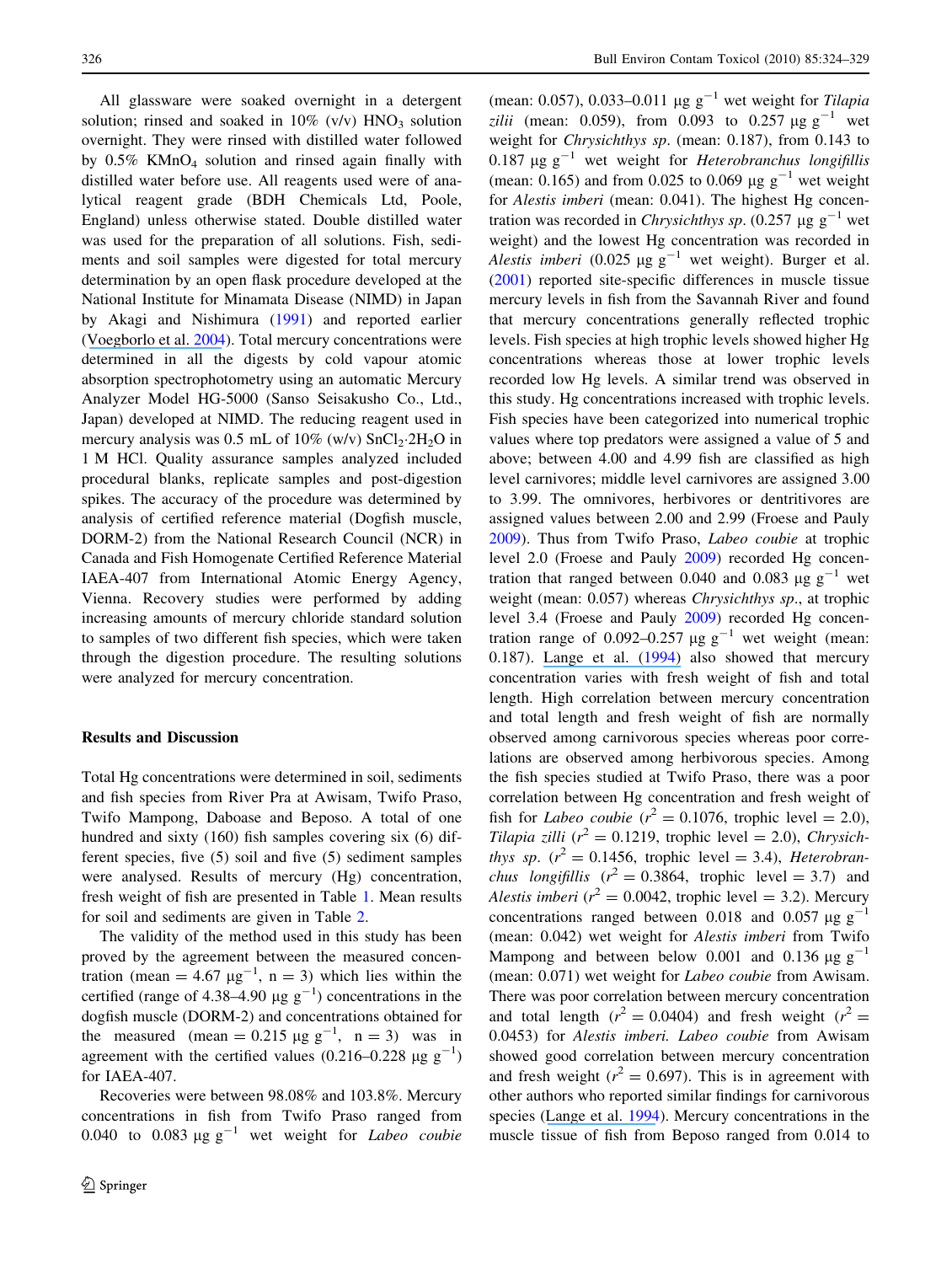<span id="page-4-0"></span>

|  |  | <b>Table 1</b> Total mercury concentrations ( $\mu g g^{-1}$ ) in muscle tissue of fish samples from River Pra Basin, Southwestern Ghana |  |  |  |  |  |  |  |  |  |  |  |
|--|--|------------------------------------------------------------------------------------------------------------------------------------------|--|--|--|--|--|--|--|--|--|--|--|
|--|--|------------------------------------------------------------------------------------------------------------------------------------------|--|--|--|--|--|--|--|--|--|--|--|

| Species                    | Sample site          | Sample<br>size $(n)$ | Fresh weight<br>range $(g)$ | Mean<br>weight $(g)$ | Hg concentration<br>range | Mean Hg<br>concentration |
|----------------------------|----------------------|----------------------|-----------------------------|----------------------|---------------------------|--------------------------|
| Labeo coubie               | Twifo Praso          | 17                   | $9.0 - 379.2$               | 204.9                | $0.040 - 0.083$           | 0.057                    |
|                            | Awisam               | 19                   | $108.1 - 373.3$             | 244.6                | $< 0.001 - 0.136$         | 0.071                    |
|                            | <b>Beposo</b>        | 4                    | 137.0–500.6                 | 340.0                | $0.035 - 0.043$           | 0.039                    |
|                            | Daboase              | 5                    | 126.1-950.7                 | 391.7                | $0.020 - 0.037$           | 0.029                    |
| Tilapia zilli              | Twifo Praso          | 11                   | $43.3 - 602.5$              | 359.3                | $0.033 - 0.109$           | 0.059                    |
|                            | Daboase              | 5                    | 77.4-201.5                  | 124.7                | $0.019 - 0.041$           | 0.028                    |
| Tilapia multifaciata       | <b>Beposo</b>        | 5                    | 113.4-290.4                 | 181.7                | $0.019 - 0.163$           | 0.053                    |
|                            | Daboase              | 10                   | $96.3 - 184.3$              | 138.2                | $0.013 - 0.046$           | 0.026                    |
| Chrysichthys sp            | Twifo Praso          | 6                    | 161.7-427.5                 | 262.2                | $0.092 - 0.257$           | 0.187                    |
|                            | <b>Beposo</b>        | 12                   | $126.7 - 270.1$             | 201.9                | $0.104 - 0.370$           | 0.153                    |
|                            | Daboase              | 10                   | 69.7-660.2                  | 291.6                | $0.069 - 0.315$           | 0.166                    |
| Heterobranchus longifillis | Twifo Praso          | 3                    | 253.3-301.4                 | 279.3                | $0.142 - 0.187$           | 0.165                    |
| Alestes imberi             | Twifo Praso          | 32                   | 139.3-431.1                 | 235.4                | $0.025 - 0.069$           | 0.041                    |
|                            | <b>Twifo Mampong</b> | 15                   | 173.5–385.3                 | 242.6                | $0.018 - 0.057$           | 0.042                    |
|                            | <b>Beposo</b>        | 6                    | 191.5-440.4                 | 258.3                | $0.014 - 0.216$           | 0.065                    |

**Table 2** Mean mercury concentrations ( $\mu$ g g<sup>-1</sup>) in sediments and soil from River Pra Basin

| Samples  | <b>Sampling Sites</b> |                |                  |         |               |  |  |  |  |  |
|----------|-----------------------|----------------|------------------|---------|---------------|--|--|--|--|--|
|          | Awisam                | Twifo<br>Praso | Twifo<br>mampong | Daboase | <b>Beposo</b> |  |  |  |  |  |
| Sediment | 0.507                 | 0.390          | 0.500            | 0.707   | 0.575         |  |  |  |  |  |
| Soil     | 0.078                 | 0.042          | 0.079            | 0.075   | 0.145         |  |  |  |  |  |

0.216  $\mu$ g g<sup>-1</sup> (mean: 0.065) wet weight for Alestis imberi, from  $0.104$  to  $0.370 \mu g g^{-1}$  (mean: 0.152) wet weight for Chrysichthys sp., from 0.035 to 0.043  $\mu$ g g<sup>-1</sup> (mean: 0.039) wet weight for Labeo coubie and from 0.019 to 0.163  $\mu$ g g<sup>-1</sup> (mean: 0.052) wet weight for Tilapia multifasciata. Hg concentrations were higher for fish at higher trophic levels. For samples from Daboase, Hg concentration ranged from 0.020 to 0.037  $\mu$ g g<sup>-1</sup> wet weight for Labeo coubie (mean: 0.029), 0.019–0.041  $\mu$ g g<sup>-1</sup> wet weight for Tilapia zilli (mean: 0.028), 0.013–0.042  $\mu$ g g<sup>-1</sup> wet weight for Tilapia multifasciata (mean: 0.026) and 0.069–0.315  $\mu$ g g<sup>-1</sup> wet weight for *Chrysichthys sp*. (mean: 0.165). There was good correlation between Hg concentration and fresh weight  $(r^2 = 0.8038)$  and total length ( $r^2 = 0.8449$ ) for *Tilapia zilli*. There was however, poor correlation between Hg concentration and total length and fresh weight for Labeo coubie, Tilapia multifasciata and Chrysichthys sp. The mean Hg concentration recorded for river sediments ranged from 0.390 to 0.707  $\mu$ g g<sup>-1</sup> with the highest being recorded at Daboase and the least at Twifo Praso whereas for soils the levels ranged from 0.042 to 0.145  $\mu$ g g<sup>-1</sup> with the highest being recorded at Beposo and the lowest at Twifo Praso.

In an earlier study of mercury levels in sediments and soil within the river Pra basin, lower concentrations were reported ([Donkor et al.](https://www.researchgate.net/publication/7523939_Mercury_in_different_environmental_compartments_of_the_Pra_River_Basin_Ghana?el=1_x_8&enrichId=rgreq-24a55058c4094e41b3c2b2fd0c4224e0-XXX&enrichSource=Y292ZXJQYWdlOzQ0ODA3NDMzO0FTOjM3NTAyNTM4ODUzOTkwNEAxNDY2NDI0NDI4NDcz) [2006\)](#page-5-0). For sediments a range of 0.007 to 0.057  $\mu$ g g<sup>-1</sup> (mean = 0.026) was reported for the lower Pra basin and a range of 0.013 to 0.023  $\mu$ g g<sup>-1</sup>  $(mean = 0.018)$  for the upper Pra basin. For soil, mercury levels ranged  $0.003-0.202$  (mean  $= 0.076$ ) and  $0.012 0.034$  (mean  $= 0.025$ ) for the lower and upper Pra basins respectively. The difference could be attributed to different sampling periods, seasons, locations with respect to the mining areas, volume and flux of waterways and particle size distribution of the sediments (Larceda and Salomons [1991](#page-6-0)). When our results were compared with levels reported for elsewhere, differences were observed. The levels obtained for sediment from the Brazilian Madeira river (0.030–0.350  $\mu$ g g<sup>-1</sup>; mean = 0.130) and from Brazilian Tapajos river  $(0.170-0.430 \text{ µg g}^{-1})$ ;  $mean = 0.290$  were lower than values reported in this study. Far higher values were however reported for sediments from Philippines Mindanao island (0.920–66.470; mean  $= 21.030$ . On the other hand mercury levels reported for soil in this study were lower than levels reported for Brazil Madeira river (0.270-0.540 µg  $g^{-1}$ ; mean  $= 0.390$ ) and for Brazil Tapajos river  $(0.180 -$ 0.360  $\mu$ g g<sup>-1</sup>). Recent mercury accumulation rate in sediments is reported to increase with concentrations in fish. [Hunter et al. \(](https://www.researchgate.net/publication/20045678_The_effects_of_polychlorinated_biphenyls_and_methylmercury_singly_and_in_combination_on_mink_II_Reproduction_and_kit_development?el=1_x_8&enrichId=rgreq-24a55058c4094e41b3c2b2fd0c4224e0-XXX&enrichSource=Y292ZXJQYWdlOzQ0ODA3NDMzO0FTOjM3NTAyNTM4ODUzOTkwNEAxNDY2NDI0NDI4NDcz)[1987](#page-5-0)[\)](https://www.researchgate.net/publication/20045678_The_effects_of_polychlorinated_biphenyls_and_methylmercury_singly_and_in_combination_on_mink_II_Reproduction_and_kit_development?el=1_x_8&enrichId=rgreq-24a55058c4094e41b3c2b2fd0c4224e0-XXX&enrichSource=Y292ZXJQYWdlOzQ0ODA3NDMzO0FTOjM3NTAyNTM4ODUzOTkwNEAxNDY2NDI0NDI4NDcz) reported that more than 90% of the surface sediments of the Onondaga Lake contained mercury concentrations greater than 0.1 ppm. In the same year, mercury levels in fish were also found to exceed 0.5 ppm, the maximum permissible levels established by the World Health Organisation (WHO).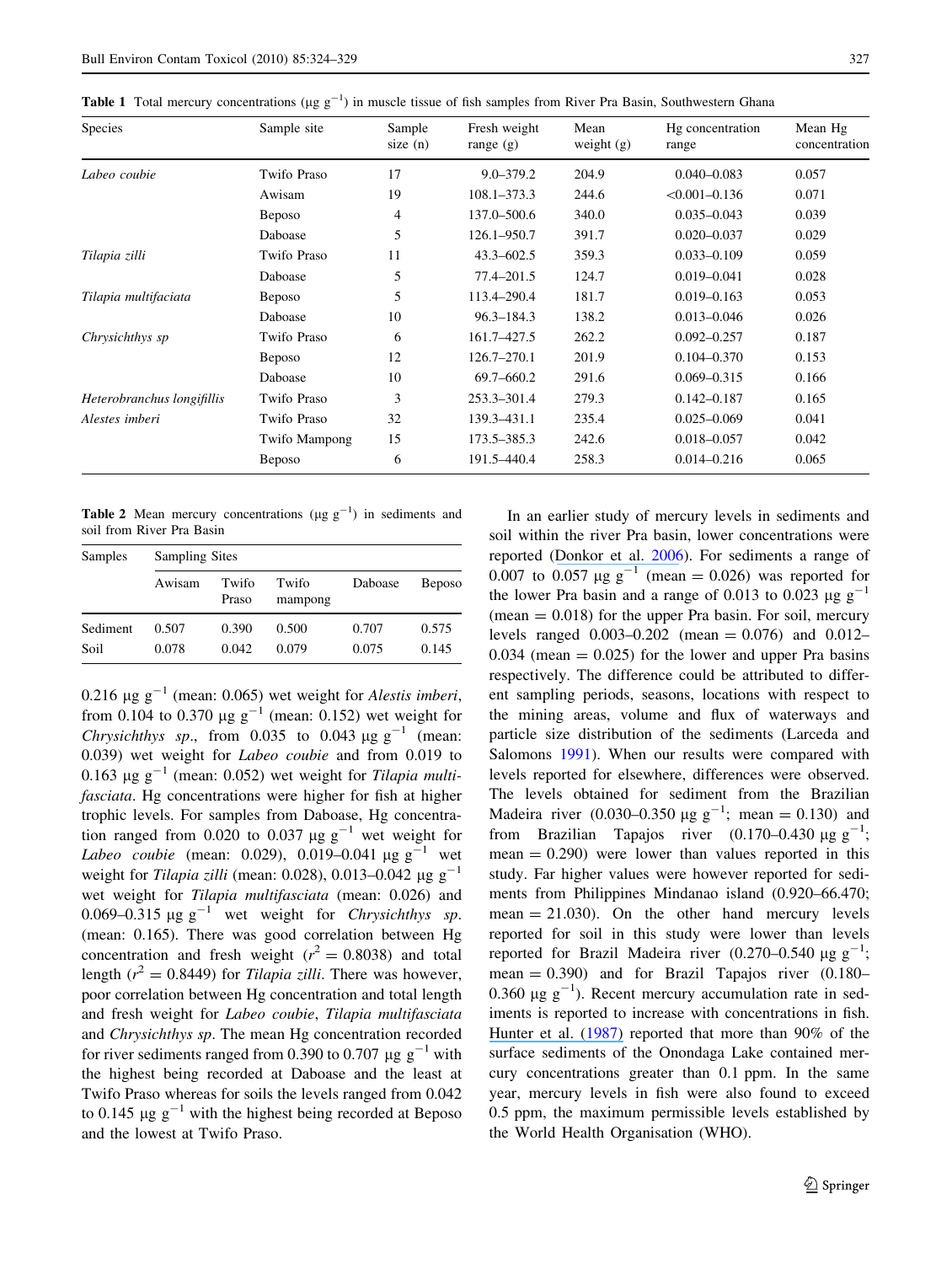<span id="page-5-0"></span>The levels obtained for fish by [Hunter et al. \(1987\)](https://www.researchgate.net/publication/20045678_The_effects_of_polychlorinated_biphenyls_and_methylmercury_singly_and_in_combination_on_mink_II_Reproduction_and_kit_development?el=1_x_8&enrichId=rgreq-24a55058c4094e41b3c2b2fd0c4224e0-XXX&enrichSource=Y292ZXJQYWdlOzQ0ODA3NDMzO0FTOjM3NTAyNTM4ODUzOTkwNEAxNDY2NDI0NDI4NDcz) are higher than the levels recorded in the fish species under this study even though high levels were obtained for the sediments. Mercury concentrations in bed sediments are not necessarily correlated with concentrations in fish tissues ([Rose et al.](https://www.researchgate.net/publication/227699458_Fish_Mercury_Distribution_in_Massachusetts_USA_Lakes?el=1_x_8&enrichId=rgreq-24a55058c4094e41b3c2b2fd0c4224e0-XXX&enrichSource=Y292ZXJQYWdlOzQ0ODA3NDMzO0FTOjM3NTAyNTM4ODUzOTkwNEAxNDY2NDI0NDI4NDcz) [1999\)](#page-6-0). The results of this study appeared to follow a similar trend as poor correlation was observed between mercury concentration in fish and sediments at all the sampling sites. The relationship between mercury concentrations of fish and sediments vary as a function of factors that affect sediment methylation rates and mercury bioavailability. Although some studies have shown that sediments can be a sink for mercury (Rudd and Turner [1983;](#page-6-0) [Sorensen et al.](https://www.researchgate.net/publication/231276913_Airborne_Mercury_Deposition_and_Watershed_Characteristics_in_Relation_to_Mercury_Concentrations_in_Water_Sediments_Plankton_and_Fish_of_Eighty_Northern_Minnesota_Lakes?el=1_x_8&enrichId=rgreq-24a55058c4094e41b3c2b2fd0c4224e0-XXX&enrichSource=Y292ZXJQYWdlOzQ0ODA3NDMzO0FTOjM3NTAyNTM4ODUzOTkwNEAxNDY2NDI0NDI4NDcz) [1990](#page-6-0)), mercury accumulation by fish depends on the combined effect of the abundance of available inorganic mercury in sediments/water column, trophic interaction and the rate at which microflora transform mercury into methylmercury in addition to the species-specific accumulation and seasonal variations ([Jackson](https://www.researchgate.net/publication/237183798_Biological_and_Environmental_Control_of_Mercury_Accumulation_by_Fish_in_Lakes_and_Reservoirs_of_Northern_Manitoba_Canada?el=1_x_8&enrichId=rgreq-24a55058c4094e41b3c2b2fd0c4224e0-XXX&enrichSource=Y292ZXJQYWdlOzQ0ODA3NDMzO0FTOjM3NTAyNTM4ODUzOTkwNEAxNDY2NDI0NDI4NDcz) [1990\)](#page-6-0). That mercury concentrations in soil from similar areas were far lower than concentrations in sediments suggests that atmospheric deposition was not significant.

River Pra has three main tributaries namely, River Anum, River Oda and Fumso River. Small scale artisanal gold mining activities are widespread along these rivers. The low mercury concentration in all the species studied in River Pra can be ascribed to low input of Hg into the environment from artisanal gold mining which involves the use of Hg; and factors affecting methylation of mercury were probably not favourable. Human activities such as agriculture that employs the use of mercurial compounds could be minimal. An attempt to determine any trend of mercury accumulation along the main river Pra will require the use of an indicator obtained at all the sampling locations. But, no specie of fish was obtained at all the sampling locations. Labeo coubie was available at four out of the five locations and was therefore used as the indicator. Even though generally, good correlation between mercury concentrations and fish fresh weight was not obtained, mercury concentration was normalized in order to reduce any effect of variable size composition of the samples. Labeo coubie did not show any consistent trend along the main river as it flows downward toward the sea (Awisam =  $0.290 \text{ µg}$ ; Twifo Praso =  $0.277 \text{ µg}$ ; Daboasi =  $0.073 \mu$ g; Beposo =  $0.115 \mu$ g). Similarly, no trend was exhibited for the sediments. All the fish samples from the five locations along the Pra River recorded mercury concentrations below the World Health Organisation's threshold value of 0.5  $\mu$ g g<sup>-1</sup>. The results obtained in this study therefore showed that fish from River Pra does not constitute any significant methylmercury exposure to the public through fish consumption from the studied areas. Whereas the mean values for soil in this study were below

the US-EPA value of 0.2  $\mu$ g g<sup>-1</sup>, the mean values for sediment exceeded it.

Acknowledgments The authors would like to thank Mr. Munir Abdullah Dawood of Pure and Applied Biology Department, Faculty of Biosciences, Kwame Nkrumah University of Science and Technology for identifying the fish species.

#### References

- [Adimado AA, Baah DA \(2002\) Mercury in human blood, urine, hair,](https://www.researchgate.net/publication/11376379_Mercury_in_Human_Blood_Urine_Hair_Nail_and_Fish_from_the_Ankobra_and_Tano_River_Basins_in_Southwestern_Ghana?el=1_x_8&enrichId=rgreq-24a55058c4094e41b3c2b2fd0c4224e0-XXX&enrichSource=Y292ZXJQYWdlOzQ0ODA3NDMzO0FTOjM3NTAyNTM4ODUzOTkwNEAxNDY2NDI0NDI4NDcz) [nail and fish from the Ankobra and Tano river Basin in South](https://www.researchgate.net/publication/11376379_Mercury_in_Human_Blood_Urine_Hair_Nail_and_Fish_from_the_Ankobra_and_Tano_River_Basins_in_Southwestern_Ghana?el=1_x_8&enrichId=rgreq-24a55058c4094e41b3c2b2fd0c4224e0-XXX&enrichSource=Y292ZXJQYWdlOzQ0ODA3NDMzO0FTOjM3NTAyNTM4ODUzOTkwNEAxNDY2NDI0NDI4NDcz) [Western Ghana. Bull Environ Contam Toxicol 68:339–346](https://www.researchgate.net/publication/11376379_Mercury_in_Human_Blood_Urine_Hair_Nail_and_Fish_from_the_Ankobra_and_Tano_River_Basins_in_Southwestern_Ghana?el=1_x_8&enrichId=rgreq-24a55058c4094e41b3c2b2fd0c4224e0-XXX&enrichSource=Y292ZXJQYWdlOzQ0ODA3NDMzO0FTOjM3NTAyNTM4ODUzOTkwNEAxNDY2NDI0NDI4NDcz)
- [Akagi H, Nishimura H \(1991\) Speciation of mercury in the](https://www.researchgate.net/publication/289787765_Speciation_of_Mercury_in_the_Environment?el=1_x_8&enrichId=rgreq-24a55058c4094e41b3c2b2fd0c4224e0-XXX&enrichSource=Y292ZXJQYWdlOzQ0ODA3NDMzO0FTOjM3NTAyNTM4ODUzOTkwNEAxNDY2NDI0NDI4NDcz) [environment. In: Suzuki T, Imura N, Clarkson TW \(eds\)](https://www.researchgate.net/publication/289787765_Speciation_of_Mercury_in_the_Environment?el=1_x_8&enrichId=rgreq-24a55058c4094e41b3c2b2fd0c4224e0-XXX&enrichSource=Y292ZXJQYWdlOzQ0ODA3NDMzO0FTOjM3NTAyNTM4ODUzOTkwNEAxNDY2NDI0NDI4NDcz) [Advances in mercury toxicology. Plenum Press, New York,](https://www.researchgate.net/publication/289787765_Speciation_of_Mercury_in_the_Environment?el=1_x_8&enrichId=rgreq-24a55058c4094e41b3c2b2fd0c4224e0-XXX&enrichSource=Y292ZXJQYWdlOzQ0ODA3NDMzO0FTOjM3NTAyNTM4ODUzOTkwNEAxNDY2NDI0NDI4NDcz) [USA, pp 53–76](https://www.researchgate.net/publication/289787765_Speciation_of_Mercury_in_the_Environment?el=1_x_8&enrichId=rgreq-24a55058c4094e41b3c2b2fd0c4224e0-XXX&enrichSource=Y292ZXJQYWdlOzQ0ODA3NDMzO0FTOjM3NTAyNTM4ODUzOTkwNEAxNDY2NDI0NDI4NDcz)
- [Akagi H, Malm O, Branches FJP, Kinjo Y, Kashima Y, Guimaraes](https://www.researchgate.net/publication/226596177_Human_Exposure_to_Mercury_Due_to_Goldmining_in_the_Tapajos_River_Basin_Amazon_Brazil_Speciation_of_Mercury_in_Human_Hair_Blood_and_Urine?el=1_x_8&enrichId=rgreq-24a55058c4094e41b3c2b2fd0c4224e0-XXX&enrichSource=Y292ZXJQYWdlOzQ0ODA3NDMzO0FTOjM3NTAyNTM4ODUzOTkwNEAxNDY2NDI0NDI4NDcz) [JRD, Oliveira R, Haraguchi BK, Pfeiffer WC, Takizawa Y, Kato](https://www.researchgate.net/publication/226596177_Human_Exposure_to_Mercury_Due_to_Goldmining_in_the_Tapajos_River_Basin_Amazon_Brazil_Speciation_of_Mercury_in_Human_Hair_Blood_and_Urine?el=1_x_8&enrichId=rgreq-24a55058c4094e41b3c2b2fd0c4224e0-XXX&enrichSource=Y292ZXJQYWdlOzQ0ODA3NDMzO0FTOjM3NTAyNTM4ODUzOTkwNEAxNDY2NDI0NDI4NDcz) [H \(1995\) Human exposure to mercury due to gold mining in the](https://www.researchgate.net/publication/226596177_Human_Exposure_to_Mercury_Due_to_Goldmining_in_the_Tapajos_River_Basin_Amazon_Brazil_Speciation_of_Mercury_in_Human_Hair_Blood_and_Urine?el=1_x_8&enrichId=rgreq-24a55058c4094e41b3c2b2fd0c4224e0-XXX&enrichSource=Y292ZXJQYWdlOzQ0ODA3NDMzO0FTOjM3NTAyNTM4ODUzOTkwNEAxNDY2NDI0NDI4NDcz) [Papajos river basin, Amazon, Brazil: speciation of mercury in](https://www.researchgate.net/publication/226596177_Human_Exposure_to_Mercury_Due_to_Goldmining_in_the_Tapajos_River_Basin_Amazon_Brazil_Speciation_of_Mercury_in_Human_Hair_Blood_and_Urine?el=1_x_8&enrichId=rgreq-24a55058c4094e41b3c2b2fd0c4224e0-XXX&enrichSource=Y292ZXJQYWdlOzQ0ODA3NDMzO0FTOjM3NTAyNTM4ODUzOTkwNEAxNDY2NDI0NDI4NDcz) [human hair, blood and urine. Water Air Soil Pollut 80:85–94](https://www.researchgate.net/publication/226596177_Human_Exposure_to_Mercury_Due_to_Goldmining_in_the_Tapajos_River_Basin_Amazon_Brazil_Speciation_of_Mercury_in_Human_Hair_Blood_and_Urine?el=1_x_8&enrichId=rgreq-24a55058c4094e41b3c2b2fd0c4224e0-XXX&enrichSource=Y292ZXJQYWdlOzQ0ODA3NDMzO0FTOjM3NTAyNTM4ODUzOTkwNEAxNDY2NDI0NDI4NDcz)
- [Amonoo-Neizer EH, Nyamah D, Bakiamoh SB \(1996\) Mercury and](https://www.researchgate.net/publication/226839051_Mercury_and_arsenic_pollution_in_soil_and_biological_samples_around_the_mining_town_of_Obuasi_Ghana?el=1_x_8&enrichId=rgreq-24a55058c4094e41b3c2b2fd0c4224e0-XXX&enrichSource=Y292ZXJQYWdlOzQ0ODA3NDMzO0FTOjM3NTAyNTM4ODUzOTkwNEAxNDY2NDI0NDI4NDcz) [arsenic pollution in soil and biological samples around the](https://www.researchgate.net/publication/226839051_Mercury_and_arsenic_pollution_in_soil_and_biological_samples_around_the_mining_town_of_Obuasi_Ghana?el=1_x_8&enrichId=rgreq-24a55058c4094e41b3c2b2fd0c4224e0-XXX&enrichSource=Y292ZXJQYWdlOzQ0ODA3NDMzO0FTOjM3NTAyNTM4ODUzOTkwNEAxNDY2NDI0NDI4NDcz) [mining towns of Obuasi, Ghana. Water Air Soil Pollut 91:363–](https://www.researchgate.net/publication/226839051_Mercury_and_arsenic_pollution_in_soil_and_biological_samples_around_the_mining_town_of_Obuasi_Ghana?el=1_x_8&enrichId=rgreq-24a55058c4094e41b3c2b2fd0c4224e0-XXX&enrichSource=Y292ZXJQYWdlOzQ0ODA3NDMzO0FTOjM3NTAyNTM4ODUzOTkwNEAxNDY2NDI0NDI4NDcz) [373](https://www.researchgate.net/publication/226839051_Mercury_and_arsenic_pollution_in_soil_and_biological_samples_around_the_mining_town_of_Obuasi_Ghana?el=1_x_8&enrichId=rgreq-24a55058c4094e41b3c2b2fd0c4224e0-XXX&enrichSource=Y292ZXJQYWdlOzQ0ODA3NDMzO0FTOjM3NTAyNTM4ODUzOTkwNEAxNDY2NDI0NDI4NDcz)
- [Babut M, Sekyi R, Rambaud A \(2003\) Improving the environmental](https://www.researchgate.net/publication/224881927_Improving_the_environmental_management_of_small-scale_gold_mining_in_Ghana_A_case_study_of_Dumasi?el=1_x_8&enrichId=rgreq-24a55058c4094e41b3c2b2fd0c4224e0-XXX&enrichSource=Y292ZXJQYWdlOzQ0ODA3NDMzO0FTOjM3NTAyNTM4ODUzOTkwNEAxNDY2NDI0NDI4NDcz) [management of small scale gold mining in Ghana: a case study](https://www.researchgate.net/publication/224881927_Improving_the_environmental_management_of_small-scale_gold_mining_in_Ghana_A_case_study_of_Dumasi?el=1_x_8&enrichId=rgreq-24a55058c4094e41b3c2b2fd0c4224e0-XXX&enrichSource=Y292ZXJQYWdlOzQ0ODA3NDMzO0FTOjM3NTAyNTM4ODUzOTkwNEAxNDY2NDI0NDI4NDcz) [of Dumasi. J Cleaner Prod 11:215–221](https://www.researchgate.net/publication/224881927_Improving_the_environmental_management_of_small-scale_gold_mining_in_Ghana_A_case_study_of_Dumasi?el=1_x_8&enrichId=rgreq-24a55058c4094e41b3c2b2fd0c4224e0-XXX&enrichSource=Y292ZXJQYWdlOzQ0ODA3NDMzO0FTOjM3NTAyNTM4ODUzOTkwNEAxNDY2NDI0NDI4NDcz)
- [Bakir F, Jamluji SF, Amin-Zaki L, Murtadha M, Khalidi NY,](https://www.researchgate.net/publication/18449547_Methylmercury_Poisoning_in_Iraq?el=1_x_8&enrichId=rgreq-24a55058c4094e41b3c2b2fd0c4224e0-XXX&enrichSource=Y292ZXJQYWdlOzQ0ODA3NDMzO0FTOjM3NTAyNTM4ODUzOTkwNEAxNDY2NDI0NDI4NDcz) [Al-Rawi S, Tikriti HI, Dhahir TW, Clarkson JC, Doherty RA](https://www.researchgate.net/publication/18449547_Methylmercury_Poisoning_in_Iraq?el=1_x_8&enrichId=rgreq-24a55058c4094e41b3c2b2fd0c4224e0-XXX&enrichSource=Y292ZXJQYWdlOzQ0ODA3NDMzO0FTOjM3NTAyNTM4ODUzOTkwNEAxNDY2NDI0NDI4NDcz) [\(1973\) Methylmercury poisoning in Iraq. Science 181:230–241](https://www.researchgate.net/publication/18449547_Methylmercury_Poisoning_in_Iraq?el=1_x_8&enrichId=rgreq-24a55058c4094e41b3c2b2fd0c4224e0-XXX&enrichSource=Y292ZXJQYWdlOzQ0ODA3NDMzO0FTOjM3NTAyNTM4ODUzOTkwNEAxNDY2NDI0NDI4NDcz)
- [Bannerman W, Potin-Gautier M, Amouroux D, Tellier S, Rambaud](https://www.researchgate.net/publication/215898701_Mercury_and_arsenic_in_the_gold_mining_regions_of_the_Ankobra_River_basin_in_Ghana?el=1_x_8&enrichId=rgreq-24a55058c4094e41b3c2b2fd0c4224e0-XXX&enrichSource=Y292ZXJQYWdlOzQ0ODA3NDMzO0FTOjM3NTAyNTM4ODUzOTkwNEAxNDY2NDI0NDI4NDcz) [A, Babut M, Adimado A, Beinhoff C \(2003\) Mercury and](https://www.researchgate.net/publication/215898701_Mercury_and_arsenic_in_the_gold_mining_regions_of_the_Ankobra_River_basin_in_Ghana?el=1_x_8&enrichId=rgreq-24a55058c4094e41b3c2b2fd0c4224e0-XXX&enrichSource=Y292ZXJQYWdlOzQ0ODA3NDMzO0FTOjM3NTAyNTM4ODUzOTkwNEAxNDY2NDI0NDI4NDcz) [arsenic in the gold mining regions of the Ankobra river basin in](https://www.researchgate.net/publication/215898701_Mercury_and_arsenic_in_the_gold_mining_regions_of_the_Ankobra_River_basin_in_Ghana?el=1_x_8&enrichId=rgreq-24a55058c4094e41b3c2b2fd0c4224e0-XXX&enrichSource=Y292ZXJQYWdlOzQ0ODA3NDMzO0FTOjM3NTAyNTM4ODUzOTkwNEAxNDY2NDI0NDI4NDcz) [Ghana. J Phys IV 107:107–110](https://www.researchgate.net/publication/215898701_Mercury_and_arsenic_in_the_gold_mining_regions_of_the_Ankobra_River_basin_in_Ghana?el=1_x_8&enrichId=rgreq-24a55058c4094e41b3c2b2fd0c4224e0-XXX&enrichSource=Y292ZXJQYWdlOzQ0ODA3NDMzO0FTOjM3NTAyNTM4ODUzOTkwNEAxNDY2NDI0NDI4NDcz)
- [Bonzongo JC, Donkor AK, Nartey VK \(2003\) Environmental impacts](https://www.researchgate.net/publication/253120479_Environmental_impacts_of_mercury_related_to_artisanal_gold_mining_in_Ghana?el=1_x_8&enrichId=rgreq-24a55058c4094e41b3c2b2fd0c4224e0-XXX&enrichSource=Y292ZXJQYWdlOzQ0ODA3NDMzO0FTOjM3NTAyNTM4ODUzOTkwNEAxNDY2NDI0NDI4NDcz) [of mercury related to artisanal gold mining in Ghana. J Phy IV](https://www.researchgate.net/publication/253120479_Environmental_impacts_of_mercury_related_to_artisanal_gold_mining_in_Ghana?el=1_x_8&enrichId=rgreq-24a55058c4094e41b3c2b2fd0c4224e0-XXX&enrichSource=Y292ZXJQYWdlOzQ0ODA3NDMzO0FTOjM3NTAyNTM4ODUzOTkwNEAxNDY2NDI0NDI4NDcz) [107:217–220](https://www.researchgate.net/publication/253120479_Environmental_impacts_of_mercury_related_to_artisanal_gold_mining_in_Ghana?el=1_x_8&enrichId=rgreq-24a55058c4094e41b3c2b2fd0c4224e0-XXX&enrichSource=Y292ZXJQYWdlOzQ0ODA3NDMzO0FTOjM3NTAyNTM4ODUzOTkwNEAxNDY2NDI0NDI4NDcz)
- Burger J, Gaines KF, Boring CS, Stephens WL Jr, Snodgrass J, Gochfeld M (2001) Mercury and selenium in fish from Savannah River: species, trophic levels and differences. Environ Res 87:108–118
- [Donkor AK, Bonzongo JC, Nartey VK, Adotey DK \(2006\) Mercury](https://www.researchgate.net/publication/7523939_Mercury_in_different_environmental_compartments_of_the_Pra_River_Basin_Ghana?el=1_x_8&enrichId=rgreq-24a55058c4094e41b3c2b2fd0c4224e0-XXX&enrichSource=Y292ZXJQYWdlOzQ0ODA3NDMzO0FTOjM3NTAyNTM4ODUzOTkwNEAxNDY2NDI0NDI4NDcz) [in different environmental compartments of the Pra River Basin,](https://www.researchgate.net/publication/7523939_Mercury_in_different_environmental_compartments_of_the_Pra_River_Basin_Ghana?el=1_x_8&enrichId=rgreq-24a55058c4094e41b3c2b2fd0c4224e0-XXX&enrichSource=Y292ZXJQYWdlOzQ0ODA3NDMzO0FTOjM3NTAyNTM4ODUzOTkwNEAxNDY2NDI0NDI4NDcz) [Ghana. Sci Total Environ 368:164–176](https://www.researchgate.net/publication/7523939_Mercury_in_different_environmental_compartments_of_the_Pra_River_Basin_Ghana?el=1_x_8&enrichId=rgreq-24a55058c4094e41b3c2b2fd0c4224e0-XXX&enrichSource=Y292ZXJQYWdlOzQ0ODA3NDMzO0FTOjM3NTAyNTM4ODUzOTkwNEAxNDY2NDI0NDI4NDcz)
- Froese R, Pauly D (2009) Editors 2009. Fish Base World Wide Web electronic publication [www.fishbase.org](http://www.fishbase.org) version (10/2009)
- [Golow AA, Adzei EA \(2003\) Mercury in the surface soil and cassava](https://www.researchgate.net/publication/11270202_Mercury_in_Surface_Soil_and_Cassava_Crop_Near_an_Alluvial_Goldmine_at_Dunkwa-on-Offin_Ghana?el=1_x_8&enrichId=rgreq-24a55058c4094e41b3c2b2fd0c4224e0-XXX&enrichSource=Y292ZXJQYWdlOzQ0ODA3NDMzO0FTOjM3NTAyNTM4ODUzOTkwNEAxNDY2NDI0NDI4NDcz) [crop near an alluvial goldmine at Dunkwa-on-Offin, an alluvial](https://www.researchgate.net/publication/11270202_Mercury_in_Surface_Soil_and_Cassava_Crop_Near_an_Alluvial_Goldmine_at_Dunkwa-on-Offin_Ghana?el=1_x_8&enrichId=rgreq-24a55058c4094e41b3c2b2fd0c4224e0-XXX&enrichSource=Y292ZXJQYWdlOzQ0ODA3NDMzO0FTOjM3NTAyNTM4ODUzOTkwNEAxNDY2NDI0NDI4NDcz) [goldmine, Ghana. Bull Environ Contam Toxicol 69:228–235](https://www.researchgate.net/publication/11270202_Mercury_in_Surface_Soil_and_Cassava_Crop_Near_an_Alluvial_Goldmine_at_Dunkwa-on-Offin_Ghana?el=1_x_8&enrichId=rgreq-24a55058c4094e41b3c2b2fd0c4224e0-XXX&enrichSource=Y292ZXJQYWdlOzQ0ODA3NDMzO0FTOjM3NTAyNTM4ODUzOTkwNEAxNDY2NDI0NDI4NDcz)
- [Golow AA, Mingle LC \(2002\) Mercury in river water and sediments](https://www.researchgate.net/publication/10936206_Mercury_in_River_Water_and_Sediments_in_Some_Rivers_near_Dunkwa-On-Offin_an_Alluvial_Goldmine_Ghana?el=1_x_8&enrichId=rgreq-24a55058c4094e41b3c2b2fd0c4224e0-XXX&enrichSource=Y292ZXJQYWdlOzQ0ODA3NDMzO0FTOjM3NTAyNTM4ODUzOTkwNEAxNDY2NDI0NDI4NDcz) [in some rivers near Dunkwa-on-Offin, an alluvial goldmine,](https://www.researchgate.net/publication/10936206_Mercury_in_River_Water_and_Sediments_in_Some_Rivers_near_Dunkwa-On-Offin_an_Alluvial_Goldmine_Ghana?el=1_x_8&enrichId=rgreq-24a55058c4094e41b3c2b2fd0c4224e0-XXX&enrichSource=Y292ZXJQYWdlOzQ0ODA3NDMzO0FTOjM3NTAyNTM4ODUzOTkwNEAxNDY2NDI0NDI4NDcz) [Ghana. Bull Environ Contam Toxicol 70:379–384](https://www.researchgate.net/publication/10936206_Mercury_in_River_Water_and_Sediments_in_Some_Rivers_near_Dunkwa-On-Offin_an_Alluvial_Goldmine_Ghana?el=1_x_8&enrichId=rgreq-24a55058c4094e41b3c2b2fd0c4224e0-XXX&enrichSource=Y292ZXJQYWdlOzQ0ODA3NDMzO0FTOjM3NTAyNTM4ODUzOTkwNEAxNDY2NDI0NDI4NDcz)
- [Hunter DB, Leatherland JF, Stokes PM \(1987\) The effects of](https://www.researchgate.net/publication/20045678_The_effects_of_polychlorinated_biphenyls_and_methylmercury_singly_and_in_combination_on_mink_II_Reproduction_and_kit_development?el=1_x_8&enrichId=rgreq-24a55058c4094e41b3c2b2fd0c4224e0-XXX&enrichSource=Y292ZXJQYWdlOzQ0ODA3NDMzO0FTOjM3NTAyNTM4ODUzOTkwNEAxNDY2NDI0NDI4NDcz) [polychlorinated biphenyls and methyl mercury, singly adding](https://www.researchgate.net/publication/20045678_The_effects_of_polychlorinated_biphenyls_and_methylmercury_singly_and_in_combination_on_mink_II_Reproduction_and_kit_development?el=1_x_8&enrichId=rgreq-24a55058c4094e41b3c2b2fd0c4224e0-XXX&enrichSource=Y292ZXJQYWdlOzQ0ODA3NDMzO0FTOjM3NTAyNTM4ODUzOTkwNEAxNDY2NDI0NDI4NDcz) [combination on mink II. Reproduction and kit development.](https://www.researchgate.net/publication/20045678_The_effects_of_polychlorinated_biphenyls_and_methylmercury_singly_and_in_combination_on_mink_II_Reproduction_and_kit_development?el=1_x_8&enrichId=rgreq-24a55058c4094e41b3c2b2fd0c4224e0-XXX&enrichSource=Y292ZXJQYWdlOzQ0ODA3NDMzO0FTOjM3NTAyNTM4ODUzOTkwNEAxNDY2NDI0NDI4NDcz) [Arch Environ Contam Toxicol 16:449–454](https://www.researchgate.net/publication/20045678_The_effects_of_polychlorinated_biphenyls_and_methylmercury_singly_and_in_combination_on_mink_II_Reproduction_and_kit_development?el=1_x_8&enrichId=rgreq-24a55058c4094e41b3c2b2fd0c4224e0-XXX&enrichSource=Y292ZXJQYWdlOzQ0ODA3NDMzO0FTOjM3NTAyNTM4ODUzOTkwNEAxNDY2NDI0NDI4NDcz)
- Irukayama K (1977) Case history of minamata. In: Tsubaki T, Irukayama K (eds) Minamata desease, methylmerury poisoning in minamata and niigata. Japan, Kodansah Ltd. (Tokyo) and Elsevier Science. Publ. Co., Amsterdam, pp 2–56